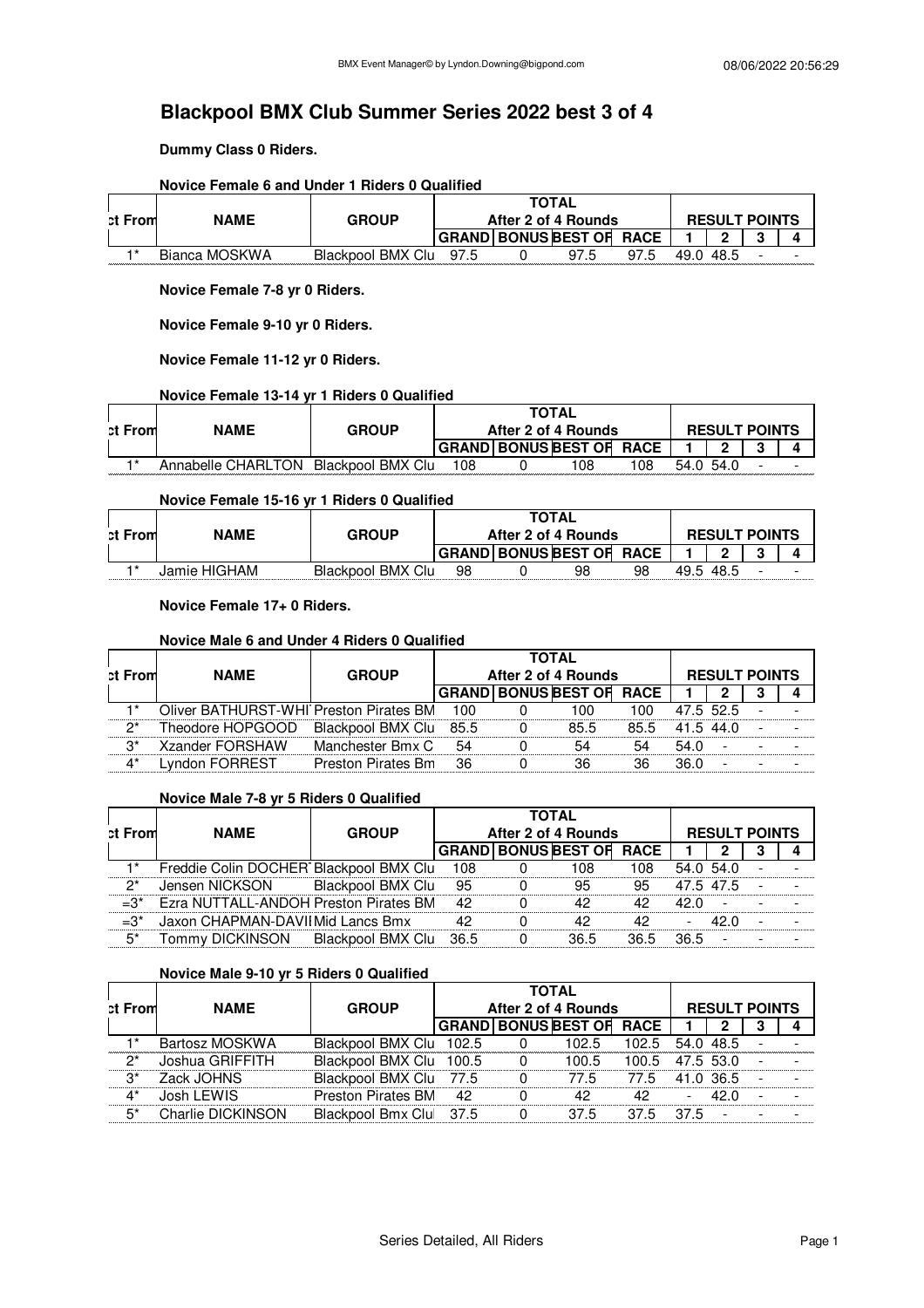## **Novice Male 11-12 yr 4 Riders 0 Qualified**

| ct From | <b>NAME</b>    | <b>GROUP</b>           |    | <b>TOTAL</b><br>After 2 of 4 Rounds |      |           | <b>RESULT POINTS</b>     |  |
|---------|----------------|------------------------|----|-------------------------------------|------|-----------|--------------------------|--|
|         |                |                        |    | <b>GRAND BONUS BEST OF RACE</b>     |      |           |                          |  |
|         | Oliver BURRELL | Blackpool BMX Clu 95.5 |    | 95.5                                | 95.5 | 48.0 47.5 |                          |  |
| $2^*$   | Freddie CROOK  | Blackpool BMX Clu      | 84 | 84                                  | 84   |           | 42.0 42.0                |  |
| $3^*$   | Tommy COOPER   | Blackpool BMX Clu      | 54 | 54                                  | 54   | Ξ.        | 54.0                     |  |
| $4^*$   | Cole CHARLTON  | Blackpool Bmx Clu 53.5 |    | 53.5                                | 53.5 | 53.5      | $\overline{\phantom{a}}$ |  |

#### **Novice Male 13-14 yr 2 Riders 0 Qualified**

|         |                  |                        |      | <b>TOTAL</b>               |             |      |                      |  |
|---------|------------------|------------------------|------|----------------------------|-------------|------|----------------------|--|
| ct From | <b>NAME</b>      | <b>GROUP</b>           |      | After 2 of 4 Rounds        |             |      | <b>RESULT POINTS</b> |  |
|         |                  |                        |      | <b>GRAND BONUS BEST OF</b> | <b>RACE</b> |      |                      |  |
| -1*     | _orenzo FOSSETT  | Blackpool BMX Clu      | 95   | 95                         | 95          | 46.0 |                      |  |
| ŋ*      | Callum SINGLETON | <b>Pendle Panthers</b> | 52.5 | 52.5                       | 52.5        |      |                      |  |

### **Novice Male 15-16 yr 0 Riders.**

#### **Novice Male 17+ 2 Riders 0 Qualified**

|         |               |                   |      | TOTAL |                            |             |                      |  |
|---------|---------------|-------------------|------|-------|----------------------------|-------------|----------------------|--|
| ct From | <b>NAMF</b>   | <b>GROUP</b>      |      |       | After 2 of 4 Rounds        |             | <b>RESULT POINTS</b> |  |
|         |               |                   |      |       | <b>GRAND BONUS BEST OF</b> | <b>RACE</b> |                      |  |
|         | uke HUGHES_   | Blackpool BMX Clu | 48   |       |                            |             |                      |  |
| n*      | Mike ARFI I A | Blackpool BMX Clu | 43.5 |       |                            |             |                      |  |

### **Expert Female 6 and Under 2 Riders 0 Qualified**

| <b>ct From</b> | <b>NAME</b>   | <b>GROUP</b>      |      | <b>TOTAL</b><br>After 2 of 4 Rounds |      |           | <b>RESULT POINTS</b> |  |
|----------------|---------------|-------------------|------|-------------------------------------|------|-----------|----------------------|--|
|                |               |                   |      | <b>GRAND BONUS BEST OF RACE</b>     |      |           | <u>ີ</u>             |  |
|                | Tegan DONE    | Blackpool BMX Clu | 106  | 106                                 | 106  | 52.5 53.5 |                      |  |
| n*             | Isabella DONE | Blackpool BMX Clu | 92.5 | 92.5                                | 92.5 | 46.0 46.5 |                      |  |

#### **Expert Female 7-8 yr 1 Riders 0 Qualified**

| <b>ct From</b> | <b>NAME</b>                      | <b>GROUP</b> |    | <b>TOTAL</b><br>After 2 of 4 Rounds |    |      |   | <b>RESULT POINTS</b> |  |
|----------------|----------------------------------|--------------|----|-------------------------------------|----|------|---|----------------------|--|
|                |                                  |              |    | GRAND BONUS BEST OF RACE            |    |      |   |                      |  |
| $+*$           | Charlie HARGREAVES Mid Lancs Bmx |              | 54 | 54                                  | 54 | 54.0 | - |                      |  |

### **Expert Female 9-10 yr 2 Riders 0 Qualified**

|                |                 |                  |      | TOTAL |                          |      |      |                          |                      |  |
|----------------|-----------------|------------------|------|-------|--------------------------|------|------|--------------------------|----------------------|--|
| <b>ct From</b> | <b>NAME</b>     | <b>GROUP</b>     |      |       | After 2 of 4 Rounds      |      |      |                          | <b>RESULT POINTS</b> |  |
|                |                 |                  |      |       | GRAND BONUS BEST OF RACE |      |      | n                        |                      |  |
|                | Elizabeth POOLE | Manchester Bmx C | 52.5 |       | 52.5                     | 52.5 | 52.5 | $\overline{\phantom{a}}$ |                      |  |
| ጣ*             | Tvler DAVENPORT | Manchester Bmx C |      |       | 42                       |      |      | -                        |                      |  |

#### **Expert Female 11-12 yr 0 Riders.**

#### **Expert Female 13-14 yr 2 Riders 0 Qualified**

| <b>ct From</b>    | <b>NAME</b><br><b>GROUP</b> |                           |      | <b>TOTAL</b><br>After 2 of 4 Rounds |                          |      |           |  | <b>RESULT POINTS</b> |  |  |  |  |
|-------------------|-----------------------------|---------------------------|------|-------------------------------------|--------------------------|------|-----------|--|----------------------|--|--|--|--|
|                   |                             |                           |      |                                     | GRAND BONUS BEST OF RACE |      |           |  |                      |  |  |  |  |
| $=1$ <sup>*</sup> | Molly SIMPSON               | Blackpool BMX Clu         | 94.5 |                                     | 94.5                     | 94.5 | 47.5 47.0 |  |                      |  |  |  |  |
|                   | Rosie O'BRIEN               | <b>Preston Pirates BM</b> | 94.5 |                                     | 94.5                     | 94.5 | 43.0 51.5 |  |                      |  |  |  |  |

**Expert Female 15-16 yr 0 Riders.**

**Expert Female 30+ 0 Riders.**

**Expert Female 17-29 yr 0 Riders.**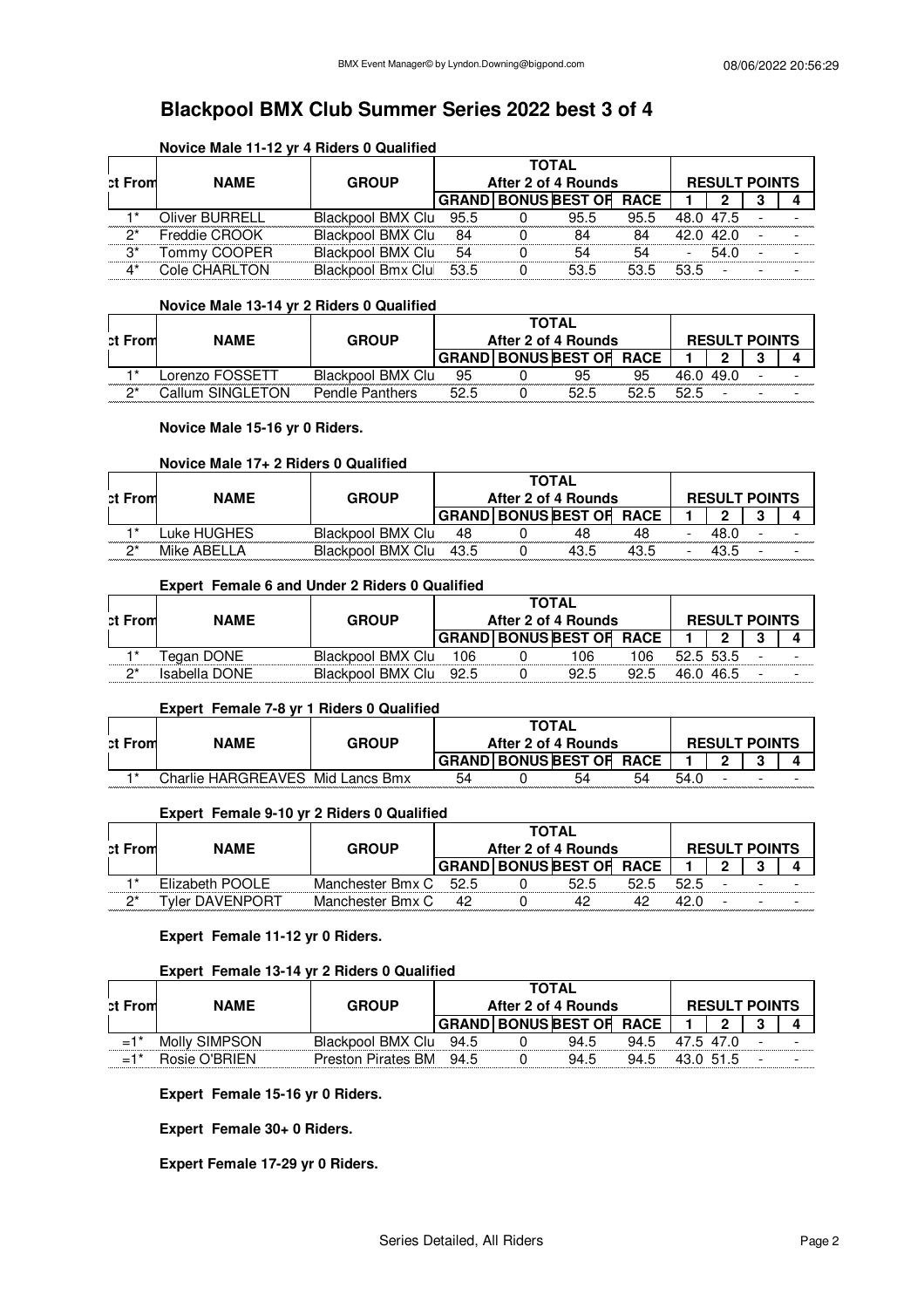## **Expert Male 6 and Under 1 Riders 0 Qualified**

| <b>ct From</b> | <b>NAME</b>                     | <b>GROUP</b> | <b>TOTAL</b><br>After 2 of 4 Rounds |  |                                 |      |      | <b>RESULT POINTS</b> |  |  |  |  |
|----------------|---------------------------------|--------------|-------------------------------------|--|---------------------------------|------|------|----------------------|--|--|--|--|
|                |                                 |              |                                     |  | <b>GRAND BONUS BEST OF RACE</b> |      |      |                      |  |  |  |  |
| $+*$           | incoln HARGREAVES Mid Lancs Bmx |              | 49.5                                |  | 49.5                            | 49.5 | 49.5 |                      |  |  |  |  |

## **Expert Male 7-8 yr 5 Riders 0 Qualified**

| <b>ct From</b> | <b>NAME</b>              | <b>GROUP</b>            | <b>TOTAL</b><br>After 2 of 4 Rounds |  |                                 |      |           | <b>RESULT POINTS</b> |  |  |  |  |
|----------------|--------------------------|-------------------------|-------------------------------------|--|---------------------------------|------|-----------|----------------------|--|--|--|--|
|                |                          |                         |                                     |  | <b>GRAND BONUS BEST OF RACE</b> |      |           |                      |  |  |  |  |
|                | <b>Connor HEMPHILL</b>   | Blackpool BMX Clu       | 108                                 |  | 108                             | 108  | 54.0 54.0 |                      |  |  |  |  |
| $2^*$          | <b>Ted HARVEY</b>        | Blackpool BMX Clu 92.5  |                                     |  | 92.5                            | 92.5 | 45.0 47.5 |                      |  |  |  |  |
| $3^*$          | Hugo BALLANTYNE          | Blackpool BMX Clu       | -83                                 |  | 83                              | 83   | 41.0 42.0 |                      |  |  |  |  |
| ∆*             | <b>Bobby MCKENNA</b>     | Preston Pirates BM 65.5 |                                     |  | 65.5                            | 65.5 | 29.0 36.5 |                      |  |  |  |  |
| 5*             | <b>William DICKINSON</b> | Blackpool BMX Clu       | 35                                  |  | 35                              | 35   | 35.0      |                      |  |  |  |  |

#### **Expert Male 9-10 yr 5 Riders 0 Qualified**

| <b>ct From</b> | <b>NAME</b>                       | <b>GROUP</b>              | <b>TOTAL</b><br>After 2 of 4 Rounds |  |                                 |      |           | <b>RESULT POINTS</b> |  |  |  |
|----------------|-----------------------------------|---------------------------|-------------------------------------|--|---------------------------------|------|-----------|----------------------|--|--|--|
|                |                                   |                           |                                     |  | <b>GRAND BONUS BEST OF RACE</b> |      |           |                      |  |  |  |
|                | Leon WAITE                        | Mid Lancs Bmx             | 108                                 |  | 108                             | 108  | 54.0 54.0 |                      |  |  |  |
| ク*             | Oliver MAKIN                      | Mid Lancs Bmx             | 88.5                                |  | 88.5                            | 88.5 | 41.5 47.0 |                      |  |  |  |
| $3^*$          | Henry BALLANTYNE                  | Blackpool BMX Clu         | - 79                                |  | 79                              | 79   | 37.0 42.0 |                      |  |  |  |
| $\Lambda^*$    | Frankie MCKENNA                   | <b>Preston Pirates BM</b> | 69                                  |  | 69                              | 69   | 32.0 37.0 |                      |  |  |  |
| $5*$           | Zach WORTHINGTON Manchester Bmx C |                           | 47.5                                |  | 47.5                            | 47.5 | 47.5      | $\blacksquare$       |  |  |  |

### **Expert Male 11-12 yr 9 Riders 0 Qualified**

|         |                          |                           |      |                     | <b>TOTAL</b>                    |      |           |                |  |  |
|---------|--------------------------|---------------------------|------|---------------------|---------------------------------|------|-----------|----------------|--|--|
| ct From | <b>NAME</b>              | <b>GROUP</b>              |      | After 2 of 4 Rounds | <b>RESULT POINTS</b>            |      |           |                |  |  |
|         |                          |                           |      |                     | <b>GRAND BONUS BEST OF RACE</b> |      |           |                |  |  |
| 1*      | Lexi WAITE               | Mid Lancs Bmx             | 107  |                     | 107                             | 107  |           | 54.0 53.0      |  |  |
| $2^*$   | <b>Freddie PARKINSON</b> | <b>Preston Pirates BM</b> | 95   |                     | 95                              | 95   | 48.0 47.0 |                |  |  |
| $3^*$   | <b>Isaac CORFIELD</b>    | Manchester Bmx C          | 83.5 | $\Omega$            | 83.5                            | 83.5 | 40.0 43.5 |                |  |  |
| $4^*$   | Oliver SIM               | Mid Lancs Bmx             | 82.5 | $\Omega$            | 82.5                            | 82.5 |           | 43.0 39.5      |  |  |
| $5^*$   | Oliver TAYLOR            | Blackpool BMX Clu         | 65.5 | $\Omega$            | 65.5                            | 65.5 | 32.5 33.0 |                |  |  |
| $6*$    | Aaron MAKIN              | Mid Lancs Bmx             | 59.5 | 0                   | 59.5                            | 59.5 |           | 29.5 30.0      |  |  |
| $7*$    | <b>James TATTERSALL</b>  | Blackpool BMX Clu         | 50.5 |                     | 50.5                            | 50.5 |           | 25.0 25.5      |  |  |
| $8*$    | Alfie SIMM               | <b>Preston Pirates Bm</b> | 34   |                     | 34                              | 34   | 34.0      | $\blacksquare$ |  |  |
| ġ*      | Thomas OBRIEN            | <b>Preston Pirates BM</b> | 28.5 |                     | 28.5                            | 28.5 |           | 28.5           |  |  |

### **Expert Male 13-14 yr 4 Riders 0 Qualified**

| <b>ct From</b>  | <b>NAME</b>   | <b>GROUP</b>            | <b>TOTAL</b><br>After 2 of 4 Rounds |  |                                 |      |     | <b>RESULT POINTS</b> |  |
|-----------------|---------------|-------------------------|-------------------------------------|--|---------------------------------|------|-----|----------------------|--|
|                 |               |                         |                                     |  | <b>GRAND BONUS BEST OF RACE</b> |      |     |                      |  |
|                 | Jamie PAYNE   | Blackpool BMX Clu       | 92                                  |  | 92                              | 92   |     | 52.0 40.0            |  |
| ヮ*              | Jack TAYLOR   | Blackpool BMX Clu       | 54                                  |  | 54                              | 54   |     | 54.0                 |  |
| $\mathcal{B}^*$ | Joe LITTLE    | Preston Pirates BM 45.5 |                                     |  | 45.5                            | 45.5 |     | 45.5                 |  |
| $4^*$           | Anwar BALLOUT | Blackpool BMX Clu 41.5  |                                     |  | 41.5                            | 41.5 | 415 |                      |  |

#### **Expert Male 15-16 yr 1 Riders 0 Qualified**

| ct From | <b>NAME</b> | <b>GROUP</b>     | <b>TOTAL</b><br>After 2 of 4 Rounds |  |                     |             |      | <b>RESULT POINTS</b> |   |  |  |  |
|---------|-------------|------------------|-------------------------------------|--|---------------------|-------------|------|----------------------|---|--|--|--|
|         |             |                  |                                     |  | GRAND BONUS BEST OF | <b>RACE</b> |      |                      | o |  |  |  |
| $+ *$   | Cian BROWN. | Knowslev BMX Clu | 100                                 |  | 00 ا                | 100         | 51.5 | 48.5                 | - |  |  |  |